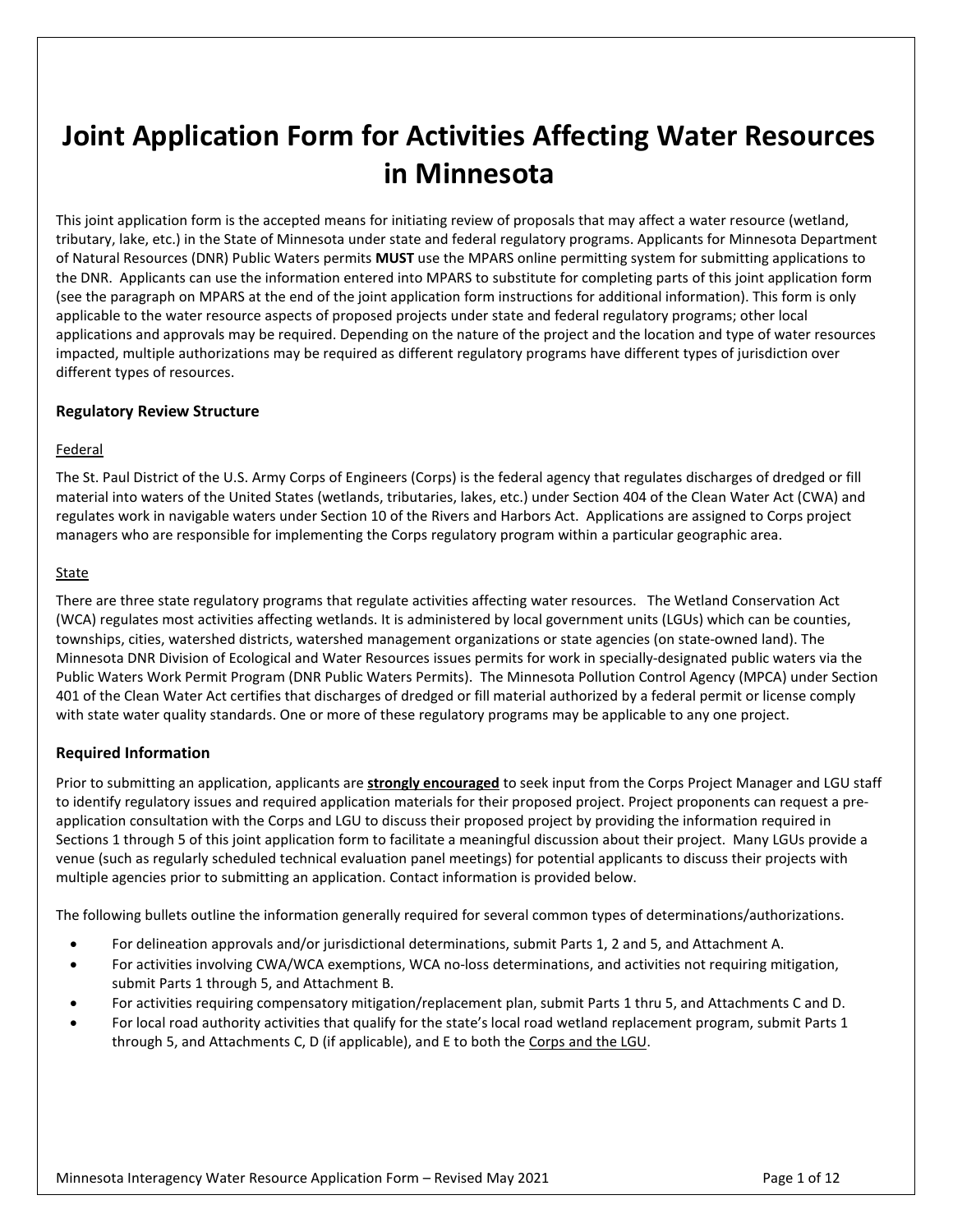#### **Submission Instructions**

Send the completed joint application form and all required attachments to:

**U.S Army Corps of Engineers.** Applications may be sent directly to the appropriate Corps Office. For a current listing of areas of responsibilities and contact information, visit the St. Paul District's website at:

<http://www.mvp.usace.army.mil/Missions/Regulatory.aspx> and select "Minnesota" from the contact Information box. Alternatively, applications may be sent directly to the St. Paul District Headquarters and the Corps will forward them to the appropriate field office.

**Section 401 Water Quality Certification:** Applicants do not need to submit the joint application form to the MPCA unless specifically requested. The MPCA will request a copy of the completed joint application form directly from an applicant when they determine an individual 401 water quality certification is required for a proposed project.

**Wetland Conservation Act Local Government Unit:** Send to the appropriate Local Government Unit. If necessary, contact your county Soil and Water Conservation District (SWCD) office or visit the Board of Water and Soil Resources (BWSR) web site (www.bwsr.state.mn.us) to determine the appropriate LGU.

**DNR Public Waters Permitting:** In 2014 the DNR will begin using the Minnesota DNR Permitting and Reporting System (MPARS) for submission of Public Waters permit applications [\(https://webapps11.dnr.state.mn.us/mpars/public/authentication/login\)](https://webapps11.dnr.state.mn.us/mpars/public/authentication/login). Applicants for Public Waters permits **MUST** use the MPARS online permitting system for submitting applications to the DNR. To avoid duplication and to streamline the application process among the various resource agencies, applicants can use the information entered into MPARS to substitute for completing parts of this joint application form. The MPARS print/save function will provide the applicant with a copy of the Public Waters permit application which, at a minimum, will satisfy Parts one and two of this joint application. For certain types of activities, the MPARS application may also provide all of the necessary information required under Parts three and four of the joint application. However, it is the responsibility of the Applicant to make sure that the joint application contains all of the required information, including identification of all aquatic resources impacted by the project (see Part four of the joint application). After confirming that the MPARS application contains all of the required information in Parts one and two the Applicant may attach a copy to the joint application and fill in any missing information in the remainder of the joint application.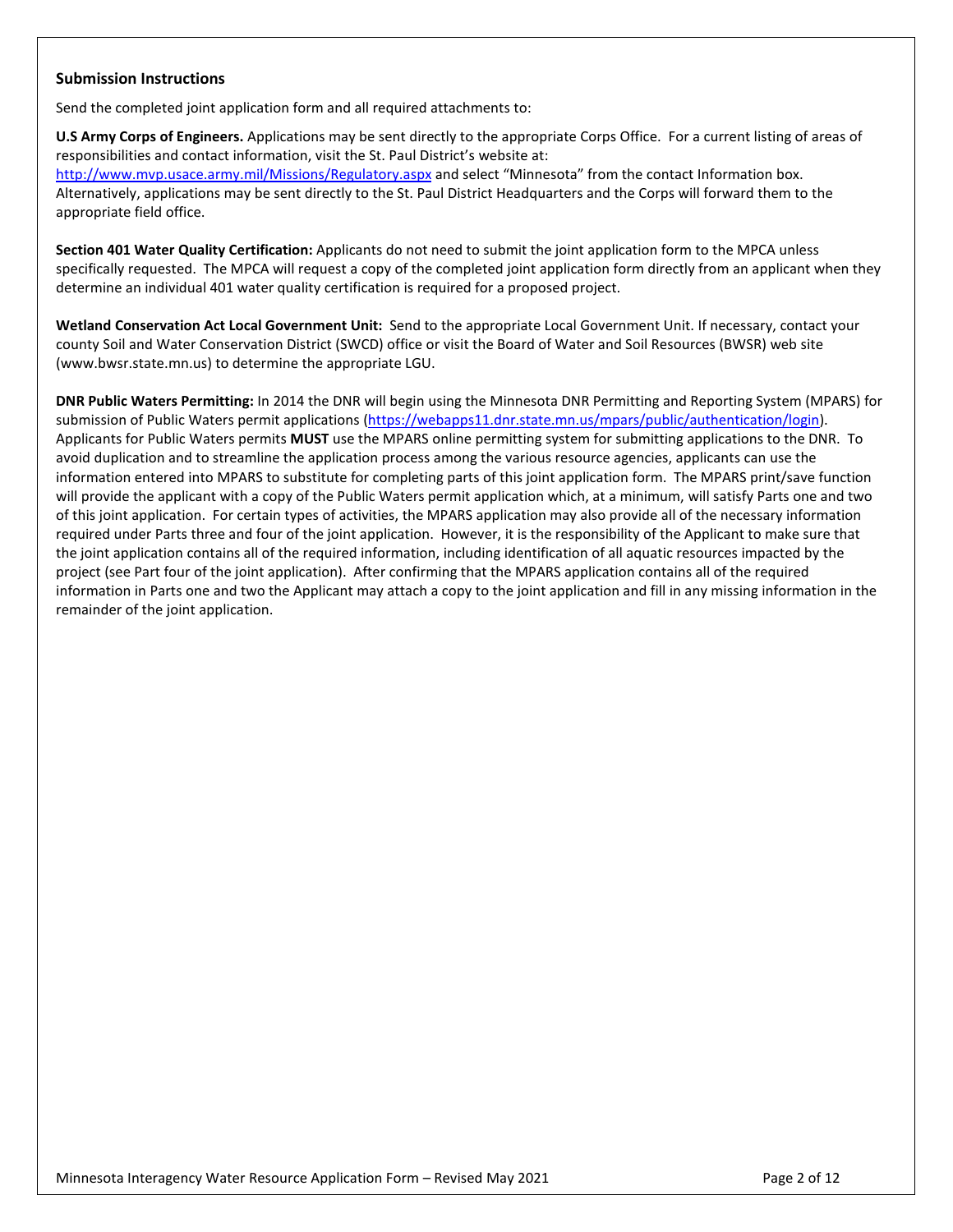### **PART ONE: Applicant Information**

If applicant is an entity (company, government entity, partnership, etc.), an authorized contact person must be identified. If the applicant is using an agent (consultant, lawyer, or other third party) and has authorized them to act on their behalf, the agent's contact information must also be provided.

**Applicant/Landowner Name:**

**Mailing Address: Phone: E-mail Address:**

**Authorized Contact (do not complete if same as above): Mailing Address: Phone: E-mail Address:**

**Agent Name: Mailing Address: Phone: E-mail Address:**

### **PART TWO: Site Location Information**

**County: City/Township: Parcel ID and/or Address: Legal Description (Section, Township, Range): Lat/Long (decimal degrees): Attach a map showing the location of the site in relation to local streets, roads, highways. Approximate size of site (acres) or if a linear project, length (feet):**

If you know that your proposal will require an individual Permit from the U.S. Army Corps of Engineers, you must provide the names and addresses of all property owners adjacent to the project site. This information may be provided by attaching a list to your application or by using block 25 of the Application for Department of the Army permit which can be obtained at:

[http://www.mvp.usace.army.mil/Portals/57/docs/regulatory/RegulatoryDocs/engform\\_4345\\_2012oct.pdf](http://www.mvp.usace.army.mil/Portals/57/docs/regulatory/RegulatoryDocs/engform_4345_2012oct.pdf)

## **PART THREE: General Project/Site Information**

If this application is related to a delineation approval, exemption determination, jurisdictional determination, or other correspondence submitted *prior to* this application then describe that here and provide the Corps of Engineers project number.

Describe the project that is being proposed, the project purpose and need, and schedule for implementation and completion. The project description must fully describe the nature and scope of the proposed activity including a description of all project elements that effect aquatic resources (wetland, lake, tributary, etc.) and must also include plans and cross section or profile drawings showing the location, character, and dimensions of all proposed activities and aquatic resource impacts.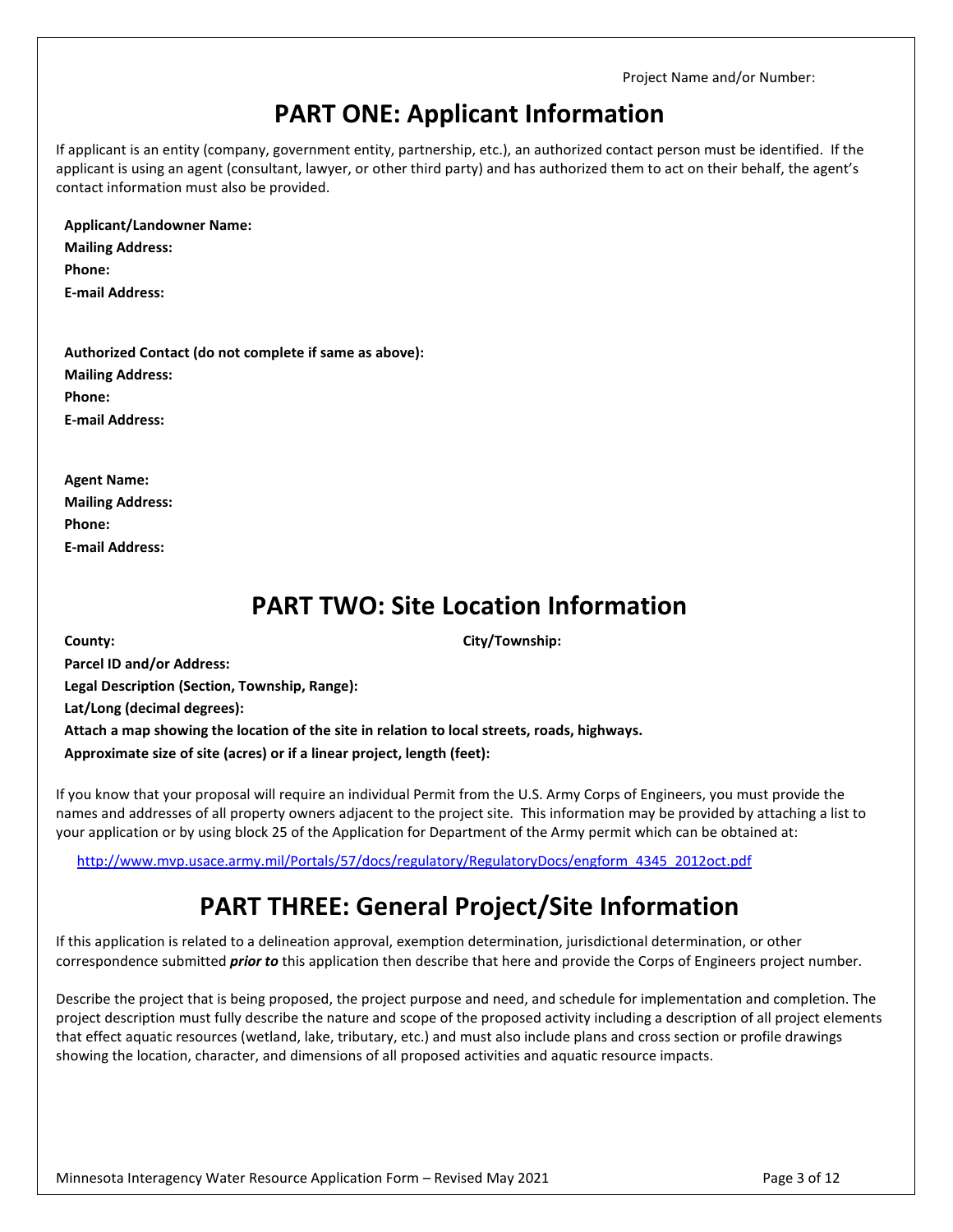### **PART FOUR: Aquatic Resource Impact[1](#page-3-0) Summary**

If your proposed project involves a direct or indirect impact to an aquatic resource (wetland, lake, tributary, etc.) identify each impact in the table below. Include all anticipated impacts, including those expected to be temporary. Attach an overhead view map, aerial photo, and/or drawing showing all of the aquatic resources in the project area and the location(s) of the proposed impacts. Label each aquatic resource on the map with a reference number or letter and identify the impacts in the following table.

| <b>Aquatic Resource</b><br>ID (as noted on<br>overhead view) | Aquatic<br><b>Resource Type</b><br>(wetland, lake,<br>tributary etc.) | Type of Impact<br>(fill, excavate,<br>drain, or<br>remove<br>vegetation) | <b>Duration of</b><br>Impact<br>Permanent (P)<br>or Temporary<br>$(\mathsf{T})^1$ | Size of Impact <sup>2</sup> | <b>Overall Size of</b><br>Aquatic<br>Resource <sup>3</sup> | <b>Existing Plant</b><br>Community<br>Type(s) in<br>Impact Area <sup>4</sup> | County, Major<br>Watershed #,<br>and Bank<br>Service Area #<br>of Impact Area <sup>5</sup> |
|--------------------------------------------------------------|-----------------------------------------------------------------------|--------------------------------------------------------------------------|-----------------------------------------------------------------------------------|-----------------------------|------------------------------------------------------------|------------------------------------------------------------------------------|--------------------------------------------------------------------------------------------|
|                                                              |                                                                       |                                                                          |                                                                                   |                             |                                                            |                                                                              |                                                                                            |

**<sup>1</sup>**If impacts are temporary; enter the duration of the impacts in days next to the "T". For example, a project with a temporary access fill that would be removed after 220 days would be entered "T (220)".

**<sup>2</sup>**Impacts less than 0.01 acre should be reported in square feet. Impacts 0.01 acre or greater should be reported as acres and rounded to the nearest 0.01 acre. Tributary impacts must be reported in linear feet of impact and an area of impact by indicating first the linear feet of impact along the flowline of the stream followed by the area impact in parentheses). For example, a project that impacts 50 feet of a stream that is 6 feet wide would be reported as 50 ft (300 square feet).

**<sup>3</sup>**This is generally only applicable if you are applying for a de minimis exemption under MN Rules 8420.0420 Subp. 8, otherwise enter "N/A". **<sup>4</sup>**Use *Wetland Plants and Plant Community Types of Minnesota and Wisconsin* 3rd Ed. as modified in MN Rules 8420.0405 Subp. 2. **<sup>5</sup>**Refer to Major Watershed and Bank Service Area maps in MN Rules 8420.0522 Subp. 7.

If any of the above identified impacts have already occurred, identify which impacts they are and the circumstances associated with each:

### **PART FIVE: Applicant Signature**

 $\Box$  Check here if you are requesting a pre-application consultation with the Corps and LGU based on the information you have provided. Regulatory entities will not initiate a formal application review if this box is checked.

By signature below, I attest that the information in this application is complete and accurate. I further attest that I possess the authority to undertake the work described herein.

Signature: Date: Date: Date: Date: Date: Date: Date: Date: Date: Date: Date: Date: Date: Date: Date: Date: Date: Date: Date: Date: Date: Date: Date: Date: Date: Date: Date: Date: Date: Date: Date: Date: Date: Date: Date: D

I hereby authorize to act on my behalf as my agent in the processing of this application and to furnish, upon request, supplemental information in support of this application.

<span id="page-3-0"></span>**<sup>1</sup> The term "impact" as used in this joint application form is a generic term used for disclosure purposes to identify activities that may require approval from one or more regulatory agencies. For purposes of this form it is not meant to indicate whether or not those activities may require mitigation/replacement.** 

Minnesota Interagency Water Resource Application Form – Revised May 2021 **Page 4 of 12** Page 4 of 12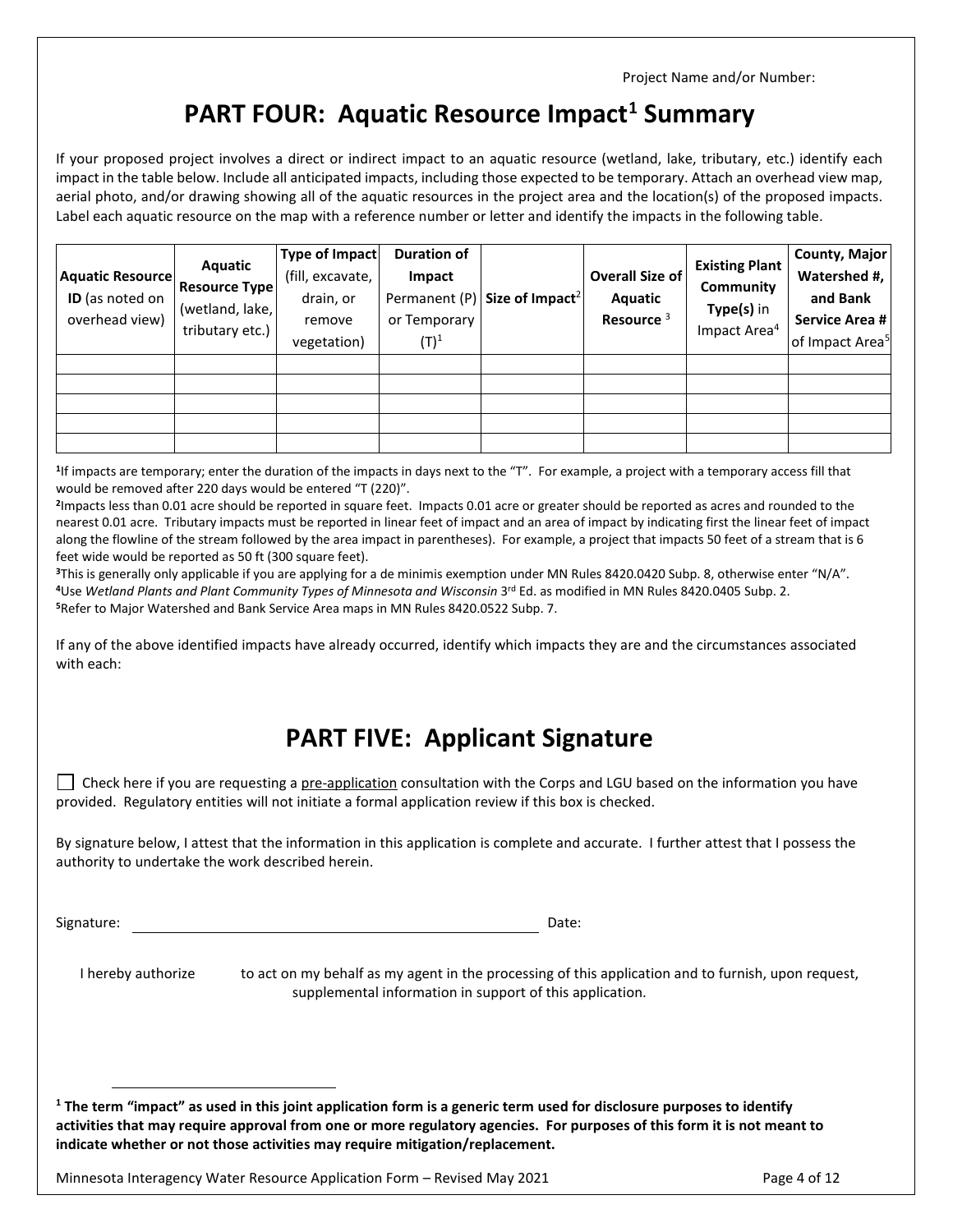### **Attachment A**

# **Request for Delineation Review, Wetland Type Determination, or Jurisdictional Determination**

By submission of the enclosed wetland delineation report, I am requesting that the U.S. Army Corps of Engineers, St. Paul District (Corps) and/or the Wetland Conservation Act Local Government Unit (LGU) provide me with the following (check all that apply):

#### **Wetland Type Confirmation**

**Delineation Concurrence**. Concurrence with a delineation is a written notification from the Corps and a decision from the LGU concurring, not concurring, or commenting on the boundaries of the aquatic resources delineated on the property. Delineation concurrences are generally valid for five years unless site conditions change. Under this request alone, the Corps will not address the jurisdictional status of the aquatic resources on the property, only the boundaries of the resources within the review area (including wetlands, tributaries, lakes, etc.).

**Preliminary Jurisdictional Determination**. A preliminary jurisdictional determination (PJD) is a non-binding written indication from the Corps that waters, including wetlands, identified on a parcel may be waters of the United States. For purposes of computation of impacts and compensatory mitigation requirements, a permit decision made on the basis of a PJD will treat all waters and wetlands in the review area as if they are jurisdictional waters of the U.S. PJDs are advisory in nature and may not be appealed.

**Approved Jurisdictional Determination**. An approved jurisdictional determination (AJD) is an official Corps determination that jurisdictional waters of the United States are either present or absent on the property. AJDs can generally be relied upon by the affected party for five years. An AJD may be appealed through the Corps administrative appeal process.

In order for the Corps and LGU to process your request, the wetland delineation must be prepared in accordance with the 1987 Corps of Engineers Wetland Delineation Manual, any approved Regional Supplements to the 1987 Manual, and the *Guidelines for Submitting Wetland Delineations in Minnesota* (2013).

<http://www.mvp.usace.army.mil/Missions/Regulatory/DelineationJDGuidance.aspx>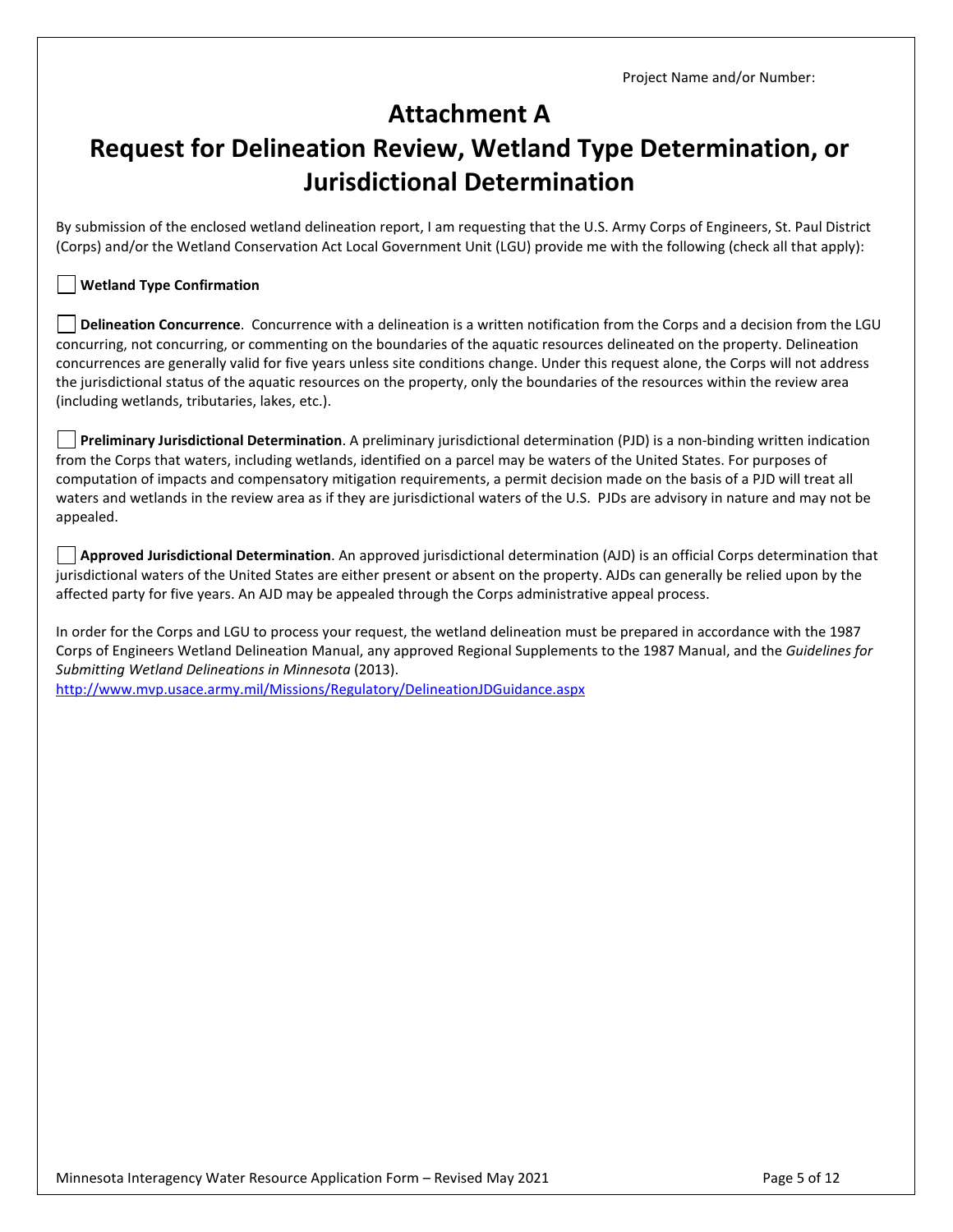## **Attachment B**

# **Supporting Information for Applications Involving Exemptions, No Loss Determinations, and Activities Not Requiring Mitigation**

Complete this part *if* you maintain that the identified aquatic resource impacts in Part Four do not require wetland replacement/compensatory mitigation OR *if* you are seeking verification that the proposed water resource impacts are either exempt from replacement or are not under CWA/WCA jurisdiction.

Identify the specific exemption or no-loss provision for which you believe your project or site qualifies:

Provide a detailed explanation of how your project or site qualifies for the above. Be specific and provide and refer to attachments and exhibits that support your contention. Applicants should refer to rules (e.g. WCA rules), guidance documents (e.g. BWSR guidance, Corps guidance letters/public notices), and permit conditions (e.g. Corps General Permit conditions) to determine the necessary information to support the application. Applicants are strongly encouraged to contact the WCA LGU and Corps Project Manager prior to submitting an application if they are unsure of what type of information to provide: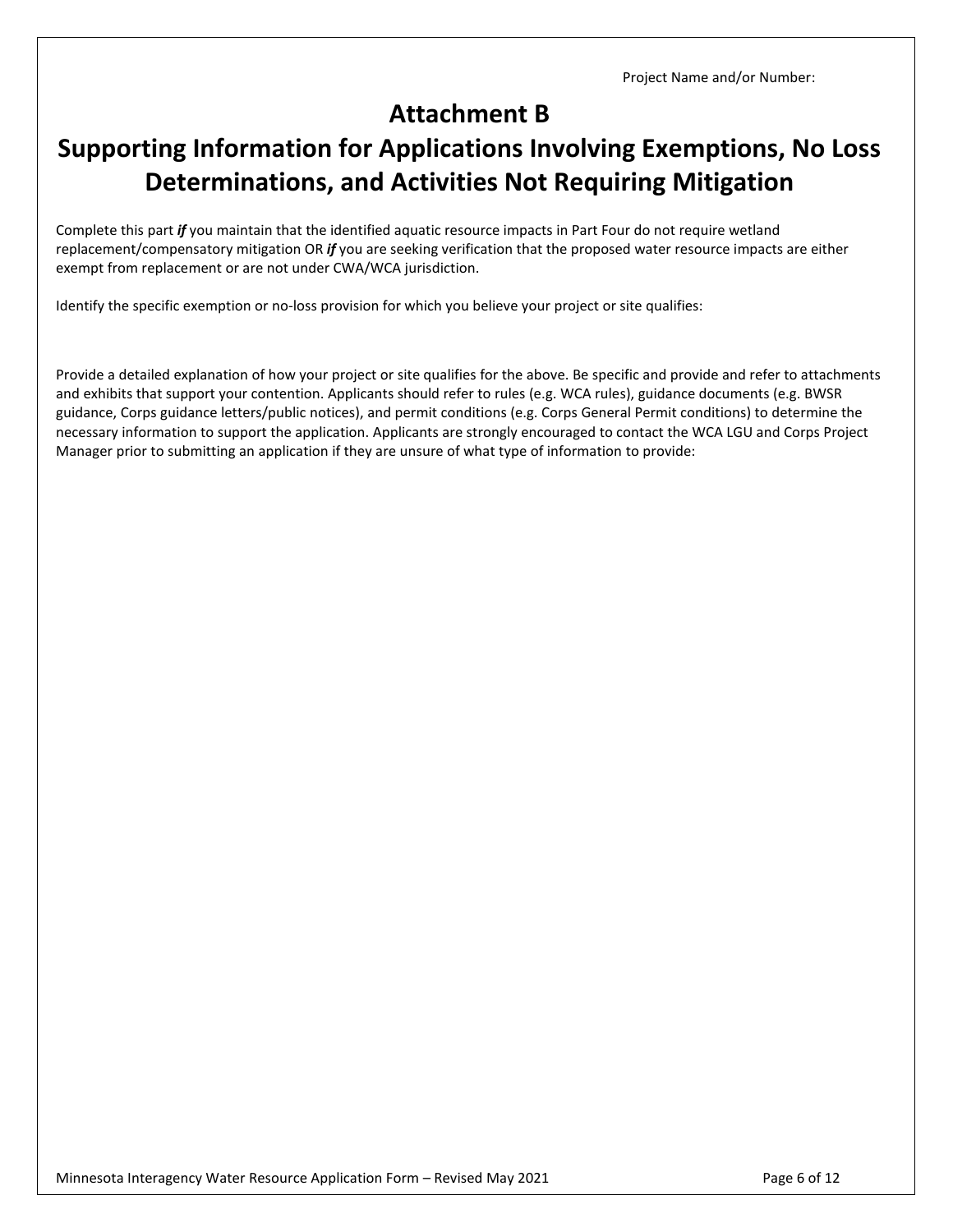## **Attachment C Avoidance and Minimization**

**Project Purpose, Need, and Requirements**. Clearly state the purpose of your project and need for your project. Also include a description of any specific requirements of the project as they relate to project location, project footprint, water management, and any other applicable requirements. Attach an overhead plan sheet showing all relevant features of the project (buildings, roads, etc.), aquatic resource features (impact areas noted) and construction details (grading plans, storm water management plans, etc.), referencing these as necessary:

**Avoidance**. Both the CWA and the WCA require that impacts to aquatic resources be avoided if practicable alternatives exist. Clearly describe all on-site measures considered to avoid impacts to aquatic resources and discuss at least two project alternatives that avoid all impacts to aquatic resources on the site. These alternatives may include alternative site plans, alternate sites, and/or not doing the project. Alternatives should be feasible and prudent (see MN Rules 8420.0520 Subp. 2 C). Applicants are encouraged to attach drawings and plans to support their analysis:

**Minimization**. Both the CWA and the WCA require that all unavoidable impacts to aquatic resources be minimized to the greatest extent practicable. Discuss all features of the proposed project that have been modified to minimize the impacts to water resources (see MN Rules 8420.0520 Subp. 4):

**Off-Site Alternatives**. An off-site alternatives analysis is not required for all permit applications. If you know that your proposal will require an individual permit (standard permit or letter of permission) from the U.S. Army Corps of Engineers, you may be required to provide an off-site alternatives analysis. The alternatives analysis is not required for a complete application but must be provided during the review process in order for the Corps to complete the evaluation of your application and reach a final decision. Applicants with questions about when an off-site alternatives analysis is required should contact their Corps Project Manager.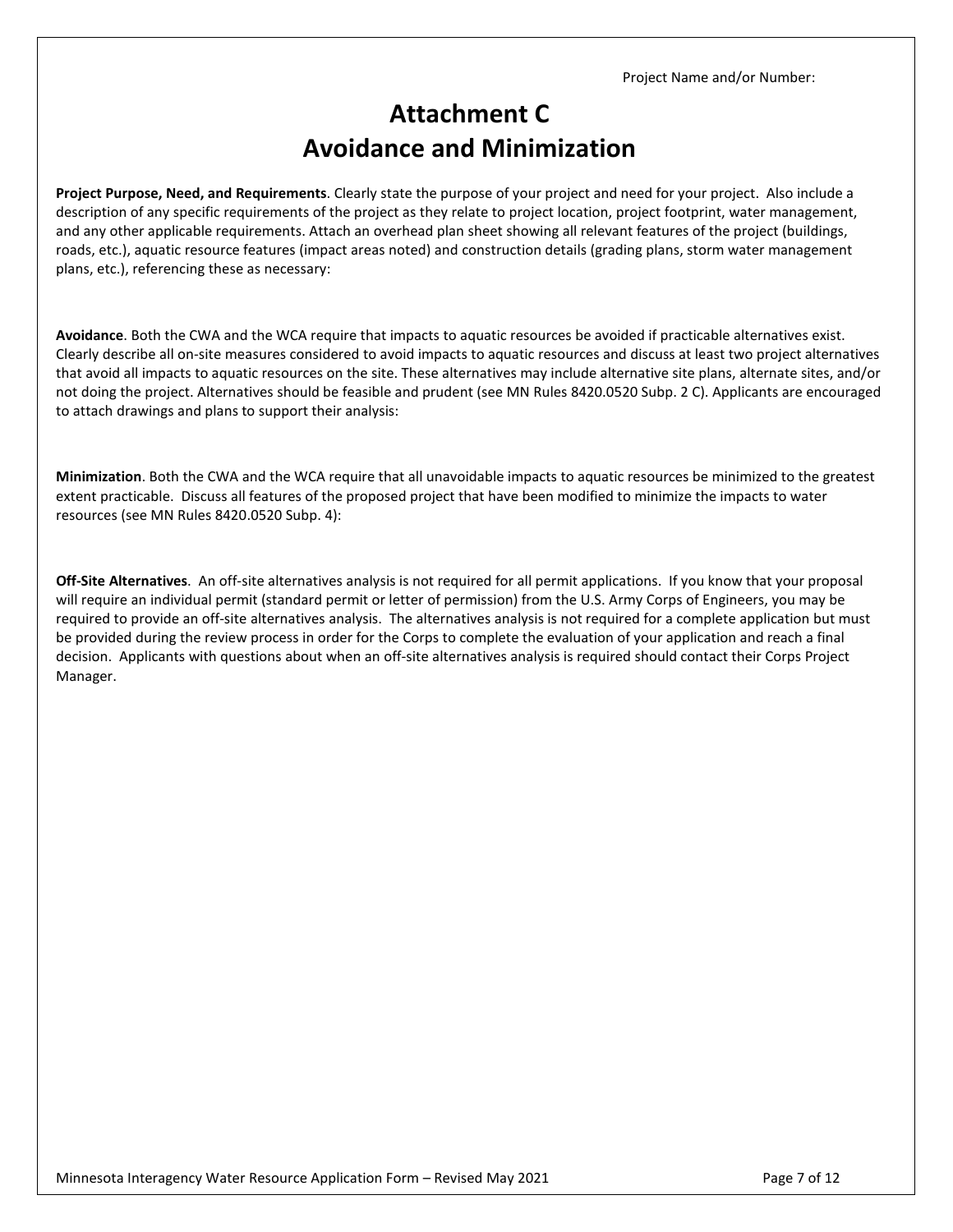# **Attachment D Replacement/Compensatory Mitigation**

Complete this part *if* your application involves wetland replacement/compensatory mitigation not associated with the local road wetland replacement program. Applicants should consult Corps mitigation guidelines and WCA rules for requirements.

**Replacement/Compensatory Mitigation via Wetland Banking**. Complete this section if you are proposing to use credits from an existing wetland bank (with an account number in the State wetland banking system) for all or part of your replacement/compensatory mitigation requirements.

| <b>Wetland Bank</b><br><b>Account #</b> | County | Major<br><b>Watershed #</b> | <b>Bank</b><br><b>Service</b><br>Area# | <b>Credit Type</b><br>(if applicable) | <b>Number of Credits</b> |
|-----------------------------------------|--------|-----------------------------|----------------------------------------|---------------------------------------|--------------------------|
|                                         |        |                             |                                        |                                       |                          |
|                                         |        |                             |                                        |                                       |                          |
|                                         |        |                             |                                        |                                       |                          |
|                                         |        |                             |                                        |                                       |                          |
|                                         |        |                             |                                        |                                       |                          |

Applicants should attach documentation indicating that they have contacted the wetland bank account owner and reached at least a tentative agreement to utilize the identified credits for the project. This documentation could be a signed purchase agreement, signed application for withdrawal of credits or some other correspondence indicating an agreement between the applicant and the bank owner. *However, applicants are advised not to enter into a binding agreement to purchase credits until the mitigation plan is approved by the Corps and LGU.*

**Project-Specific Replacement/Permittee Responsible Mitigation**. Complete this section if you are proposing to pursue actions (restoration, creation, preservation, etc.) to generate wetland replacement/compensatory mitigation credits for this proposed project.

| <b>WCA Action Eligible</b><br>for Credit <sup>1</sup> | <b>Corps Mitigation</b><br>Compensation<br>Technique <sup>2</sup> | Acres | Credit %<br>Requested | <b>Credits</b><br>Anticipated <sup>3</sup> | County | Major<br>Watershed # | <b>Bank</b><br><b>Service</b><br>Area# |
|-------------------------------------------------------|-------------------------------------------------------------------|-------|-----------------------|--------------------------------------------|--------|----------------------|----------------------------------------|
|                                                       |                                                                   |       |                       |                                            |        |                      |                                        |
|                                                       |                                                                   |       |                       |                                            |        |                      |                                        |
|                                                       |                                                                   |       |                       |                                            |        |                      |                                        |
|                                                       |                                                                   |       |                       |                                            |        |                      |                                        |

**<sup>1</sup>**Refer to the name and subpart number in MN Rule 8420.0526.

**<sup>2</sup>**Refer to the technique listed in *St. Paul District Policy for Wetland Compensatory Mitigation in Minnesota*.

**<sup>3</sup>**If WCA and Corps crediting differs, then enter both numbers and distinguish which is Corps and which is WCA.

Explain how each proposed action or technique will be completed (e.g. wetland hydrology will be restored by breaking the tile……) and how the proposal meets the crediting criteria associated with it. Applicants should refer to the Corps mitigation policy language, WCA rule language, and all associated Corps and WCA guidance related to the action or technique:

Attach a site location map, soils map, recent aerial photograph, and any other maps to show the location and other relevant features of each wetland replacement/mitigation site. Discuss in detail existing vegetation, existing landscape features, land use (on and surrounding the site), existing soils, drainage systems (if present), and water sources and movement. Include a topographic map showing key features related to hydrology and water flow (inlets, outlets, ditches, pumps, etc.):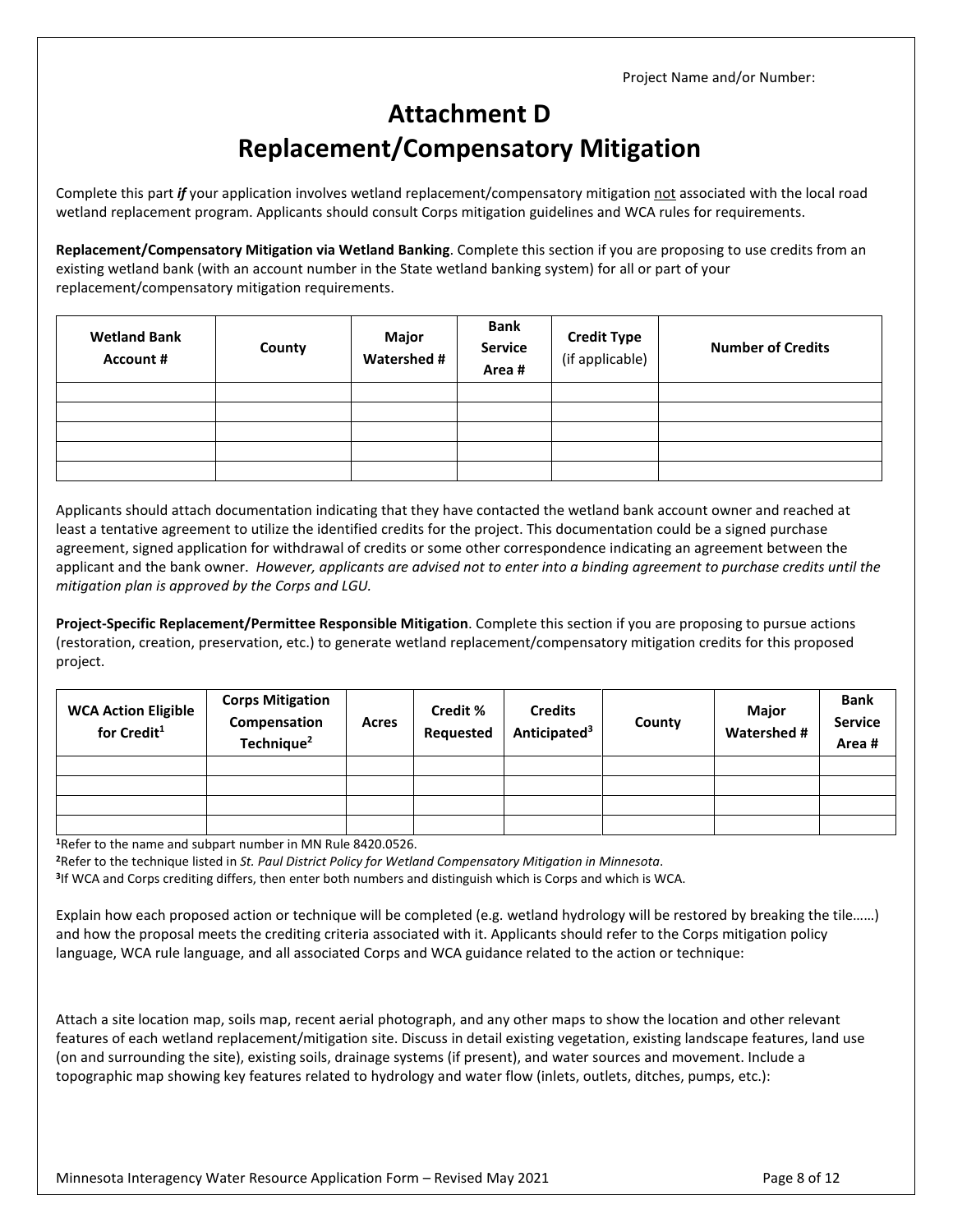Attach a map of the existing aquatic resources, associated delineation report, and any documentation of regulatory review or approval. Discuss as necessary:

For actions involving construction activities, attach construction plans and specifications with all relevant details. Discuss and provide documentation of a hydrologic and hydraulic analysis of the site to define existing conditions, predict project outcomes, identify specific project performance standards and avoid adverse offsite impacts. Plans and specifications should be prepared by a licensed engineer following standard engineering practices. Discuss anticipated construction sequence and timing:

For projects involving vegetation restoration, provide a vegetation establishment plan that includes information on site preparation, seed mixes and plant materials, seeding/planting plan (attach seeding/planting zone map), planting/seeding methods, vegetation maintenance, and an anticipated schedule of activities:

For projects involving construction or vegetation restoration, identify and discuss goals and specific outcomes that can be determined for credit allocation. Provide a proposed credit allocation table tied to outcomes:

Provide a five-year monitoring plan to address project outcomes and credit allocation:

Discuss and provide evidence of ownership or rights to conduct wetland replacement/mitigation on each site:

Quantify all proposed wetland credits and compare to wetland impacts to identify a proposed wetland replacement ratio. Discuss how this replacement ratio is consistent with Corps and WCA requirements:

By signature below, the applicant attests to the following (only required if application involves project-specific/permittee responsible replacement):

- All proposed replacement wetlands were not:
	- Previously restored or created under a prior approved replacement plan or permit
	- Drained or filled under an exemption during the previous 10 years
	- Restored with financial assistance from public conservation programs
	- Restored using private funds, other than landowner funds, unless the funds are paid back with interest to the individual or organization that funded the restoration and the individual or organization notifies the local government unit in writing that the restored wetland may be considered for replacement.
- The wetland will be replaced before or concurrent with the actual draining or filling of a wetland.
- An irrevocable bank letter of credit, performance bond, or other acceptable security will be provided to guarantee successful completion of the wetland replacement.
- Within 30 days of either receiving approval of this application or beginning work on the project, I will record the Declaration of Restrictions and Covenants on the deed for the property on which the replacement wetland(s) will be located and submit proof of such recording to the LGU and the Corps.

| Applicant or Representative: | Title: |
|------------------------------|--------|
| Signature:                   | Date:  |

Minnesota Interagency Water Resource Application Form – Revised May 2021 Page 9 of 12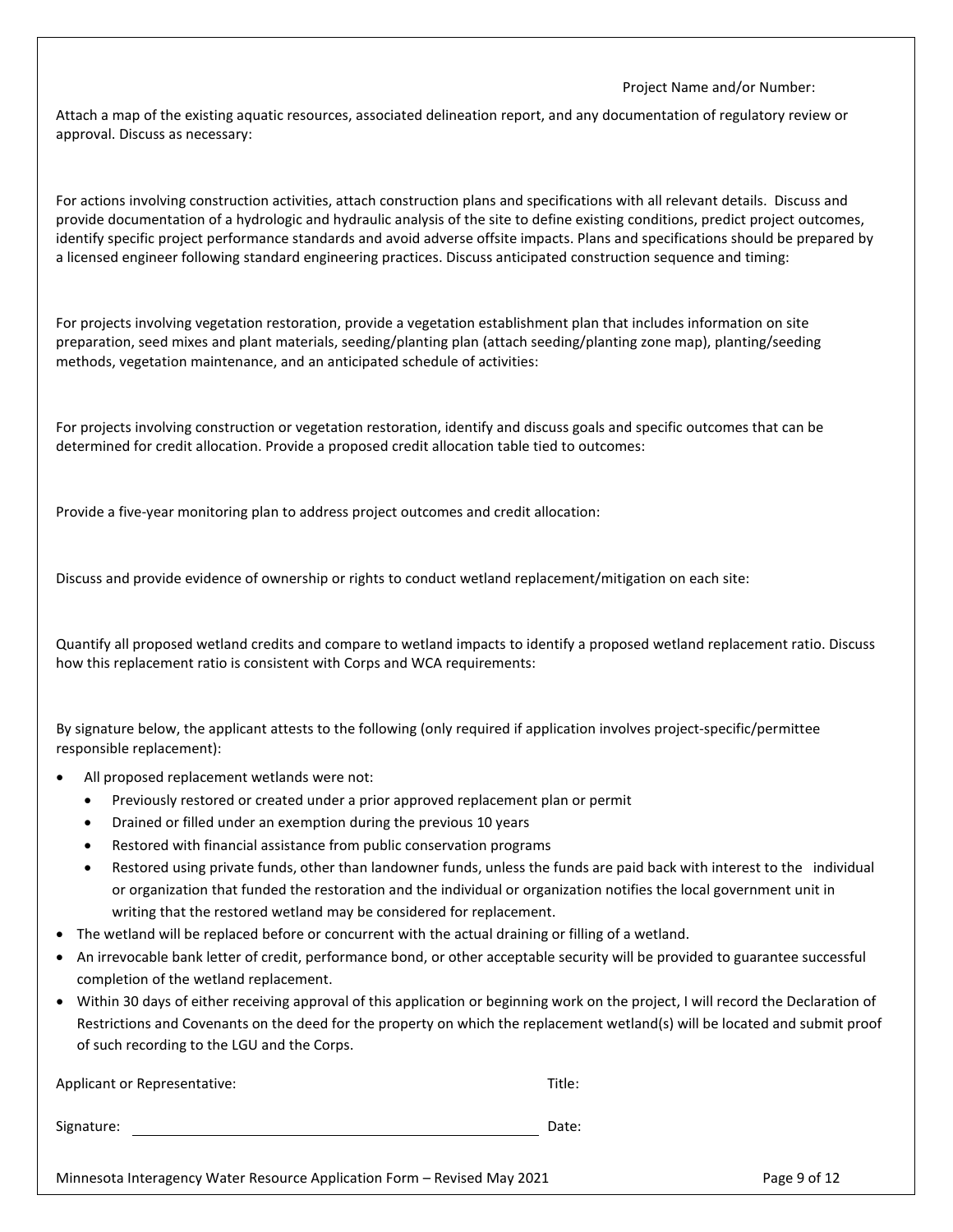### **Attachment E**

## **Local Government Road Wetland Replacement Program (LGRWRP) Eligibility Application Form for WCA-Regulated Impacts Only**

**This attachment must be completed by local government road authorities (county, city, township) who wish to use the LGRWRP for satisfying state and federal wetland replacement requirements for qualifying road reconstruction, rehabilitation, or replacement projects. Instructions on how to prepare an application for the LGRWRP, the process, and the benefits of the program can be found [here.](http://bwsr.state.mn.us/local-government-road-wetland-replacement-program)**

The local road authority must complete this attachment, obtain signatures from the local WCA Technical Evaluation Panel (TEP), and provide the complete application form and attachments to the Board of Water and Soil Resources (BWSR) Wetland Bank Administration. Your entire application must also be submitted to the U.S. Army Corps of Engineers if you want the LGRWRP to satisfy any federal wetland replacement requirements.

**U.S. Army Corps of Engineers Permit Number** (if already assigned and known):

- 1) Explain how your project is a repair, rehabilitation, reconstruction, or replacement of a currently serviceable road to meet state/federal design or safety standards/requirements. You should describe current road conditions and deficiencies and how the project will rectify them. Also identify and describe project design features that minimize impacts to wetlands. Attach supporting documents and information as applicable.
- 2) Provide a map, plan, and/or aerial photograph accurately depicting wetland boundaries within the project area. Attach a delineation/determination report or otherwise explain the method(s) used to identify and delineate wetlands. Also attach and discuss any type of review or approval of wetland boundaries or other aspects of the project by a member or members of the local Technical Evaluation Panel (TEP) or Corps of Engineers.
- 3) Discuss the feasibility of providing onsite compensatory mitigation/replacement for important site-specific wetland functions:

In the table below, identify **only wetland impacts from Part 4 that are regulated by WCA** and qualify for the LGRWRP. Wetland impacts regulated by WCA are any wetland areas that are drained or filled, any permanently or semi-permanently flooded wetland areas that are excavated, and any wetland areas that are excavated and converted to a nonwetland, deepwater habitat. Consult the TEP if you are unsure what wetland impacts are regulated by WCA.

Each impact type should be identified separately **(i.e. Fill, Drain, Excavation are three separate impact types).** 

| <b>Wetland Impact ID</b> | Type of Impact (fill,    | Size of Impact  | <b>Existing Plant Community</b>              | County, Major                         |
|--------------------------|--------------------------|-----------------|----------------------------------------------|---------------------------------------|
| (same as noted in Part 4 | excavate, or drain) $-$  | (square feet or | <b>Type(s)</b> in Impact Area <sup>1</sup> – | Watershed #, and Bank                 |
| and on overhead view)    | Choose only one per line | acres to 0.01)  | Choose only one per line                     | Service Area # of Impact <sup>2</sup> |
| <b>EXAMPLE</b>           | Fill                     | 0.14 ас         | <b>Shallow marsh</b>                         | 21, 7                                 |
| <b>EXAMPLE</b>           | Excavate                 | 0.27 ac         | <b>Shallow marsh</b>                         | 21, 7                                 |
|                          |                          |                 |                                              |                                       |
|                          |                          |                 |                                              |                                       |
|                          |                          |                 |                                              |                                       |
|                          | <b>TOTAL</b>             |                 |                                              |                                       |

**<sup>1</sup>**Use *Wetland Plants and Plant Community Types of Minnesota and Wisconsin* as modified in MN Rules 8420.0405 Subp. 2.

**<sup>2</sup>** Maps of Major Watersheds and Bank Service Areas can be foun[d here](https://bwsr.maps.arcgis.com/apps/MapAndAppGallery/index.html?appid=e9a35cd6723944d1bcb88afea28205d6) or refer to maps in MN Rules 8420.0522 Subp. 7.

Minnesota Interagency Water Resource Application Form – Revised May 2021 Page 10 of 12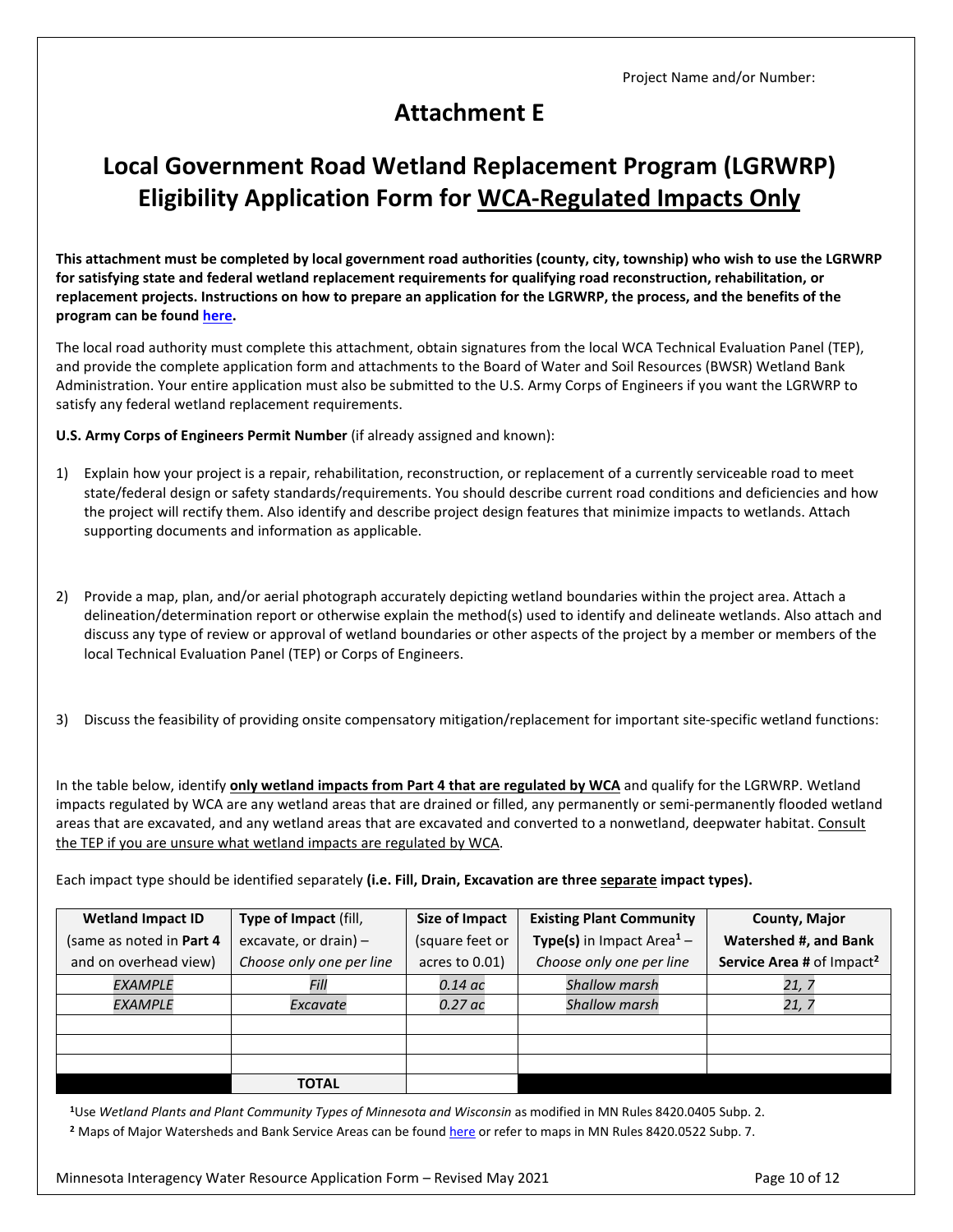|                                                                                                                                                                                                                                                                                                                         | Project Name and/or Number: |  |  |  |  |
|-------------------------------------------------------------------------------------------------------------------------------------------------------------------------------------------------------------------------------------------------------------------------------------------------------------------------|-----------------------------|--|--|--|--|
| Road Authority Signature: By signature below, the road authority attests that they have followed the process in MN Rules<br>8420.0544 and have determined that the wetland impacts identified in Attachment E are regulated by the MN WCA and eligible<br>for the MN Local Government Road Wetland Replacement Program. |                             |  |  |  |  |
| Local Road Authority Representative Name:                                                                                                                                                                                                                                                                               | Employer:                   |  |  |  |  |
| Signature:<br><u> 1980 - Johann Barnett, fransk politik (d. 1980)</u>                                                                                                                                                                                                                                                   | Date:                       |  |  |  |  |
|                                                                                                                                                                                                                                                                                                                         |                             |  |  |  |  |
| <b>Technical Evaluation Panel Concurrence:</b>                                                                                                                                                                                                                                                                          |                             |  |  |  |  |
| By signing below, TEP members attest that each wetland impact listed in Attachment E is regulated by WCA and meets<br>eligibility requirements for replacement by the LGRWRP.                                                                                                                                           |                             |  |  |  |  |
| <b>LGU TEP Member Name:</b>                                                                                                                                                                                                                                                                                             | LGU Name:                   |  |  |  |  |
|                                                                                                                                                                                                                                                                                                                         | Date:                       |  |  |  |  |
| Check here     if LGU and SWCD TEP member are one in the same and leave SWCD TEP member blank.                                                                                                                                                                                                                          |                             |  |  |  |  |
| <b>SWCD TEP Member Name:</b>                                                                                                                                                                                                                                                                                            | SWCD Name:                  |  |  |  |  |
|                                                                                                                                                                                                                                                                                                                         | Date:                       |  |  |  |  |
| <b>BWSR TEP Member Name:</b>                                                                                                                                                                                                                                                                                            |                             |  |  |  |  |
|                                                                                                                                                                                                                                                                                                                         | Date:                       |  |  |  |  |
| <b>DNR TEP Member Name:</b>                                                                                                                                                                                                                                                                                             |                             |  |  |  |  |
|                                                                                                                                                                                                                                                                                                                         | Date:                       |  |  |  |  |
| Minnesota Interagency Water Resource Application Form - Revised May 2021                                                                                                                                                                                                                                                | Page 11 of 12               |  |  |  |  |